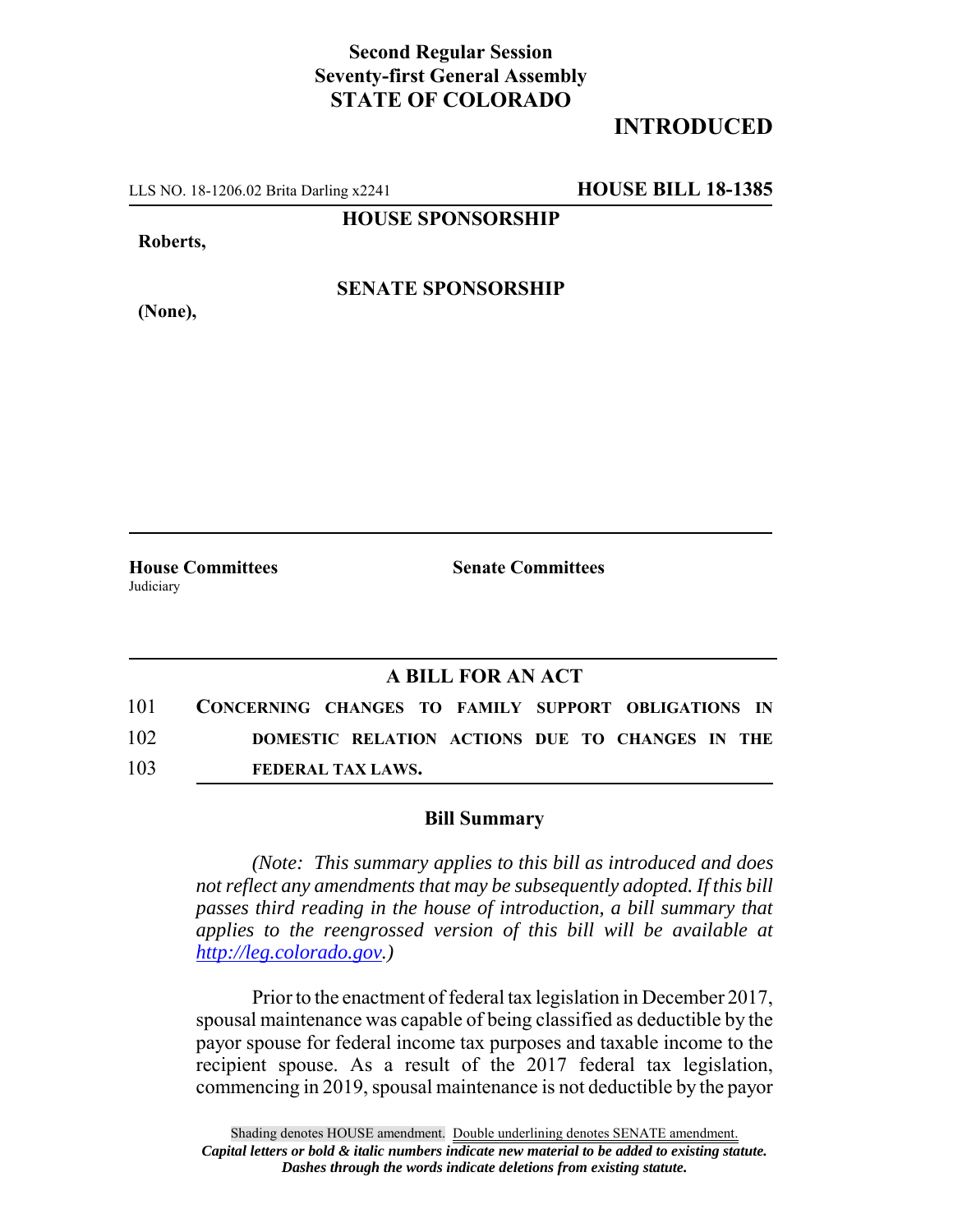spouse and is not taxable income to the recipient spouse. The guideline advisory amount of maintenance in statute, and the definitions used for calculating gross income and adjusted gross income for maintenance and child support awards, reflects the anticipated tax consequences to the payor and recipient under prior law.

The bill adjusts downward the advisory guideline calculation of the amount of maintenance in circumstances where the maintenance awarded is not deductible by the payor spouse and is not taxable income to the recipient spouse. The bill also amends the definitions of "gross income" and "adjusted gross income" to properly reflect the tax implications of maintenance obligations.

In addition, the bill adjusts the definitions of "gross income" and "adjusted gross income" in calculating child support obligations to reflect the tax implications of maintenance obligations.

 *Be it enacted by the General Assembly of the State of Colorado:* **SECTION 1.** In Colorado Revised Statutes, 14-10-114, **amend** 3 (1)(c), (3)(a)(I)(C), (3)(a)(I)(D), (3)(b) introductory portion, (3)(b)(I), (3)(b)(II)(A), (3)(c)(XI), (3)(c)(XII), (8)(a), and (8)(c)(I)(Y); and **add** 5 (3)(a)(I)(E), (3)(c)(XIII), (3.5), (5)(c), and (8)(c)(VI) as follows: **14-10-114. Spousal maintenance - advisory guidelines - legislative declaration - definitions.** (1) **Legislative declaration.** (c) Therefore, the general assembly declares that it is appropriate to create a statutory framework for the determination of maintenance awards, including advisory guidelines for the amount and term of maintenance in certain cases, that will assist the court and the parties in crafting maintenance awards that are fair, equitable, and more consistent across judicial districts AND IN THEIR APPLICATION TO BOTH PARTIES. (3) (a) (I) **Determination of maintenance.** When a party has requested maintenance in a dissolution of marriage, legal separation, or declaration of invalidity proceeding, prior to granting or denying an award of maintenance, the court shall make initial written or oral findings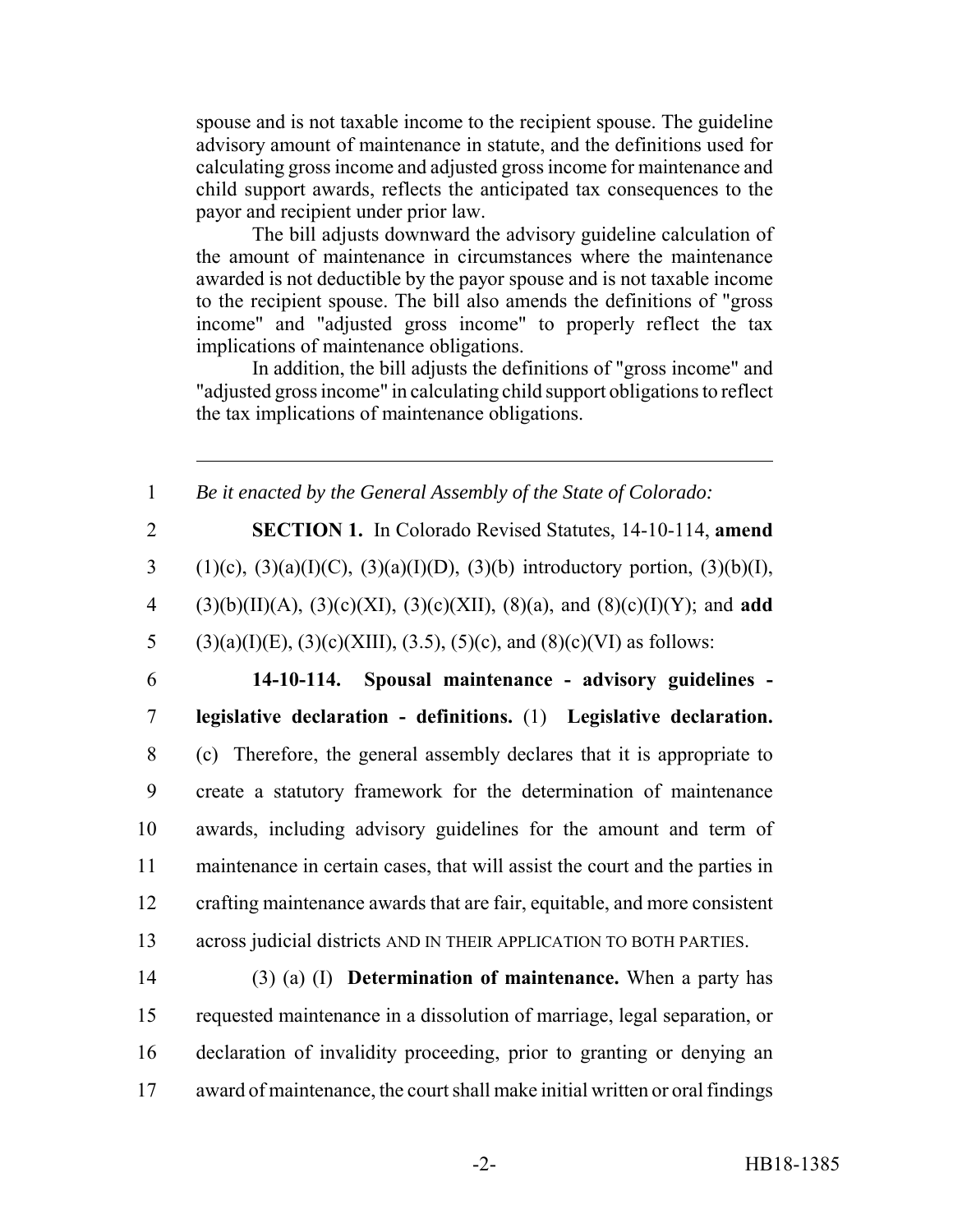concerning:

 (C) The financial resources of each party, including but not limited to the actual or potential income from separate or marital 4 property; and

 (D) Reasonable financial need as established during the marriage; AND

 (E) WHETHER MAINTENANCE AWARDED PURSUANT TO THIS SECTION WOULD BE DEDUCTIBLE FOR FEDERAL INCOME TAX PURPOSES BY THE PAYOR AND TAXABLE INCOME TO THE RECIPIENT.

 (b) **Advisory guideline amount and term of maintenance.** If the duration of the parties' marriage is at least three years and the parties' 12 combined, annual adjusted gross income does not exceed the greater of two hundred forty thousand dollars, or the uppermost limits of the 14 schedule of basic child support obligations set forth in section 14-10-115, the court shall make additional oral or written findings concerning the duration of the marriage in whole months and the ADVISORY guideline amount and term of maintenance, calculated as follows:

 (I) (A) IF THE MAINTENANCE AWARD IS DEDUCTIBLE FOR FEDERAL INCOME TAX PURPOSES BY THE PAYOR AND TAXABLE INCOME TO THE RECIPIENT, the amount of maintenance under the ADVISORY guidelines is 21 equal to forty percent of the higher income party's monthly adjusted gross 22 income less fifty percent of the lower income party's monthly adjusted gross income; except that, when added to the gross income of the 24 recipient, shall not result in the recipient receiving in excess of forty 25 percent of the parties' combined monthly adjusted gross income THE PARTIES' COMBINED, MONTHLY ADJUSTED GROSS INCOME MINUS THE LOWER INCOME PARTY'S MONTHLY ADJUSTED GROSS INCOME. IF THE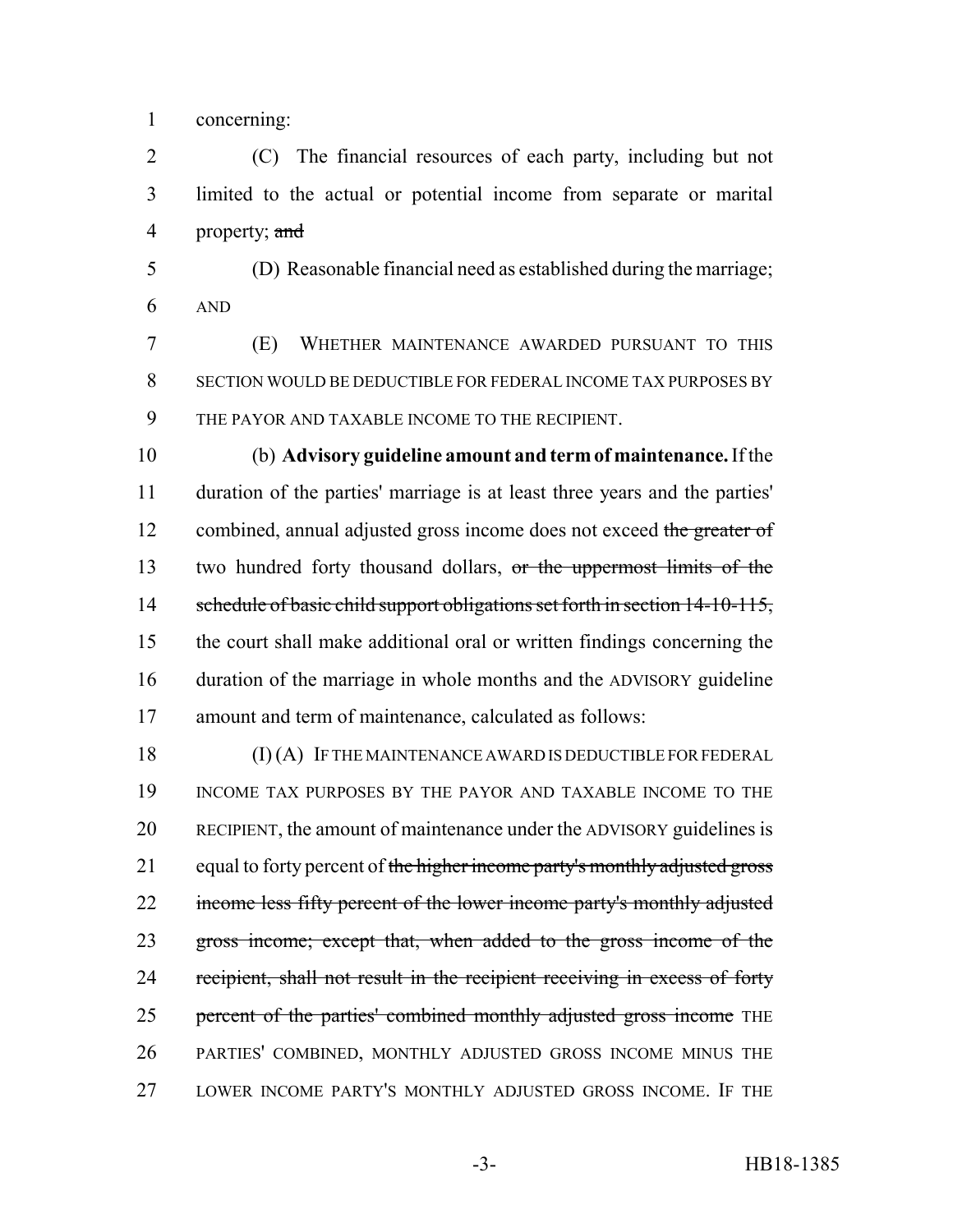CALCULATION RESULTS IN A NEGATIVE NUMBER, THE AMOUNT OF MAINTENANCE IS ZERO.

 (B) IF THE MAINTENANCE AWARD IS NOT DEDUCTIBLE FOR FEDERAL INCOME TAX PURPOSES BY THE PAYOR AND NOT TAXABLE INCOME TO THE RECIPIENT, THE AMOUNT OF MAINTENANCE UNDER THE ADVISORY GUIDELINES FOR PARTIES WITH A COMBINED, MONTHLY ADJUSTED GROSS INCOME OF TEN THOUSAND DOLLARS OR LESS IS EQUAL TO EIGHTY PERCENT OF THE AMOUNT CALCULATED PURSUANT TO 9 SUBSECTION  $(3)(b)(I)(A)$  OF THIS SECTION.

10 (C) IF THE MAINTENANCE AWARD IS NOT DEDUCTIBLE FOR FEDERAL INCOME TAX PURPOSES BY THE PAYOR SPOUSE AND NOT TAXABLE 12 INCOME TO THE RECIPIENT SPOUSE, THE AMOUNT OF MAINTENANCE UNDER THE ADVISORY GUIDELINES FOR PARTIES WITH A COMBINED, MONTHLY ADJUSTED GROSS INCOME OF MORE THAN TEN THOUSAND DOLLARS BUT NOT MORE THAN TWENTY THOUSAND DOLLARS IS EQUAL TO SEVENTY-FIVE PERCENT OF THE AMOUNT CALCULATED PURSUANT TO SUBSECTION (3)(b)(I)(A) OF THIS SECTION.

 (II) (A) The ADVISORY term of maintenance under the guidelines, calculated in whole months, for marriages of at least three years but not more than twenty years, is set forth in the table contained in  $sub-sub-<sub>2</sub> = sub-sub-<sub>2</sub> = sub-sub-<sub>2</sub> = sub-sub-<sub>2</sub> = sub-sub-<sub>2</sub> = sub-sub-<sub>2</sub> = sub-sub-<sub>2</sub> = sub-sub-<sub>2</sub> = sub-sub-<sub>2</sub> = sub-sub-<sub>2</sub> = sub-sub-<sub>2</sub> = sub-sub-<sub>2</sub> = sub-<sub>2</sub> = sub-<sub>2</sub> = sub-<sub>2</sub> = sub-<sub>2</sub> = sub-<sub>2</sub> = sub-<sub>2</sub> = sub-<sub>2</sub> = sub-<$  OF THIS SECTION. When the duration of the parties' marriage exceeds twenty years, the court may award maintenance for a specified term of years or for an indefinite term, but the court shall not specify a maintenance term that is less than the maintenance term under the guidelines for a twenty-year marriage without making specific findings 27 that support a reduced term of maintenance.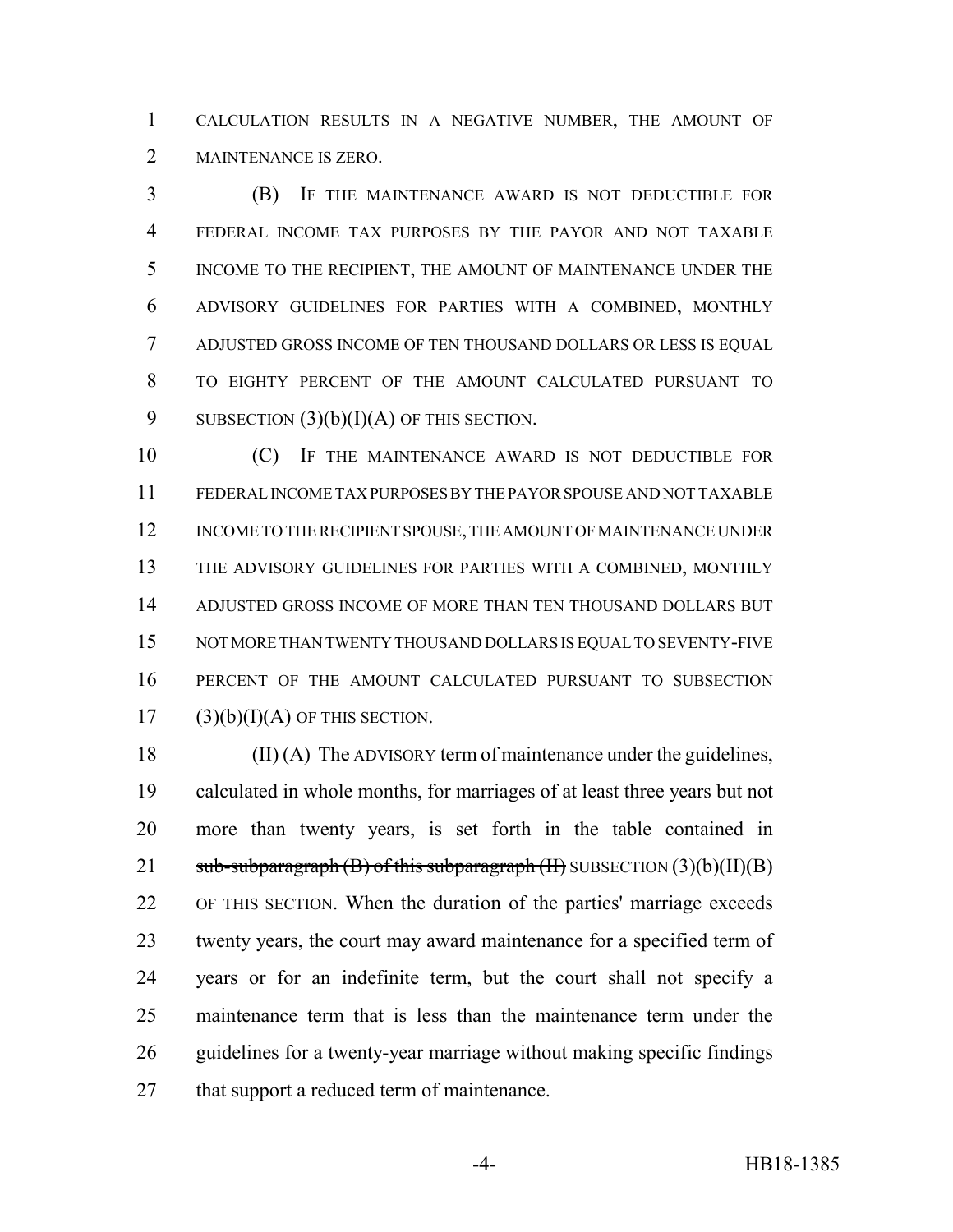(c) **Factors affecting the amount and term of maintenance.** In any proceeding for maintenance, the court shall consider all relevant factors, including but not limited to:

 (XI) Whether the circumstances of the parties at the time of permanent orders warrant the award of a nominal amount of maintenance in order to preserve a claim of maintenance in the future; and

 (XII) Any other factor that the court deems relevant. WHETHER THE MAINTENANCE IS DEDUCTIBLE FOR FEDERAL INCOME TAX PURPOSES BY THE PAYOR AND TAXABLE INCOME TO THE RECIPIENT, AND ANY ADJUSTMENTS TO THE AMOUNT OF MAINTENANCE TO EQUITABLY ALLOCATE THE TAX BURDEN BETWEEN THE PARTIES; AND

(XIII) ANY OTHER FACTOR THAT THE COURT DEEMS RELEVANT.

 (3.5) **Combined annual adjusted gross income in excess of advisory guideline amount.** IF THE PARTIES' COMBINED, ANNUAL ADJUSTED GROSS INCOME EXCEEDS TWO HUNDRED FORTY THOUSAND DOLLARS, THE CALCULATION METHODOLOGY DESCRIBED IN SUBSECTION (3)(b)(I) OF THIS SECTION FOR DETERMINING THE ADVISORY GUIDELINE AMOUNT OF MAINTENANCE DOES NOT APPLY, AND THE COURT SHALL INSTEAD CONSIDER THE FACTORS SET FORTH IN SUBSECTION (3)(c) OF THIS SECTION IN DETERMINING THE AMOUNT OF MAINTENANCE. THE COURT 21 MAY CONSIDER THE ADVISORY GUIDELINE TERM OF MAINTENANCE SET FORTH IN SUBSECTION (3)(b)(II) OF THIS SECTION.

 (5) **Modification or termination of maintenance.** (c) THE 24 ENACTMENT OF THE DECEMBER 2017 "TAX CUTS AND JOBS ACT", PUB.L. 115-97, FEDERAL TAX LEGISLATION, DOES NOT CONSTITUTE A SUBSTANTIAL AND CONTINUING CHANGE OF CIRCUMSTANCE FOR PURPOSES OF MODIFYING MAINTENANCE ORDERS ENTERED PRIOR TO THE EFFECTIVE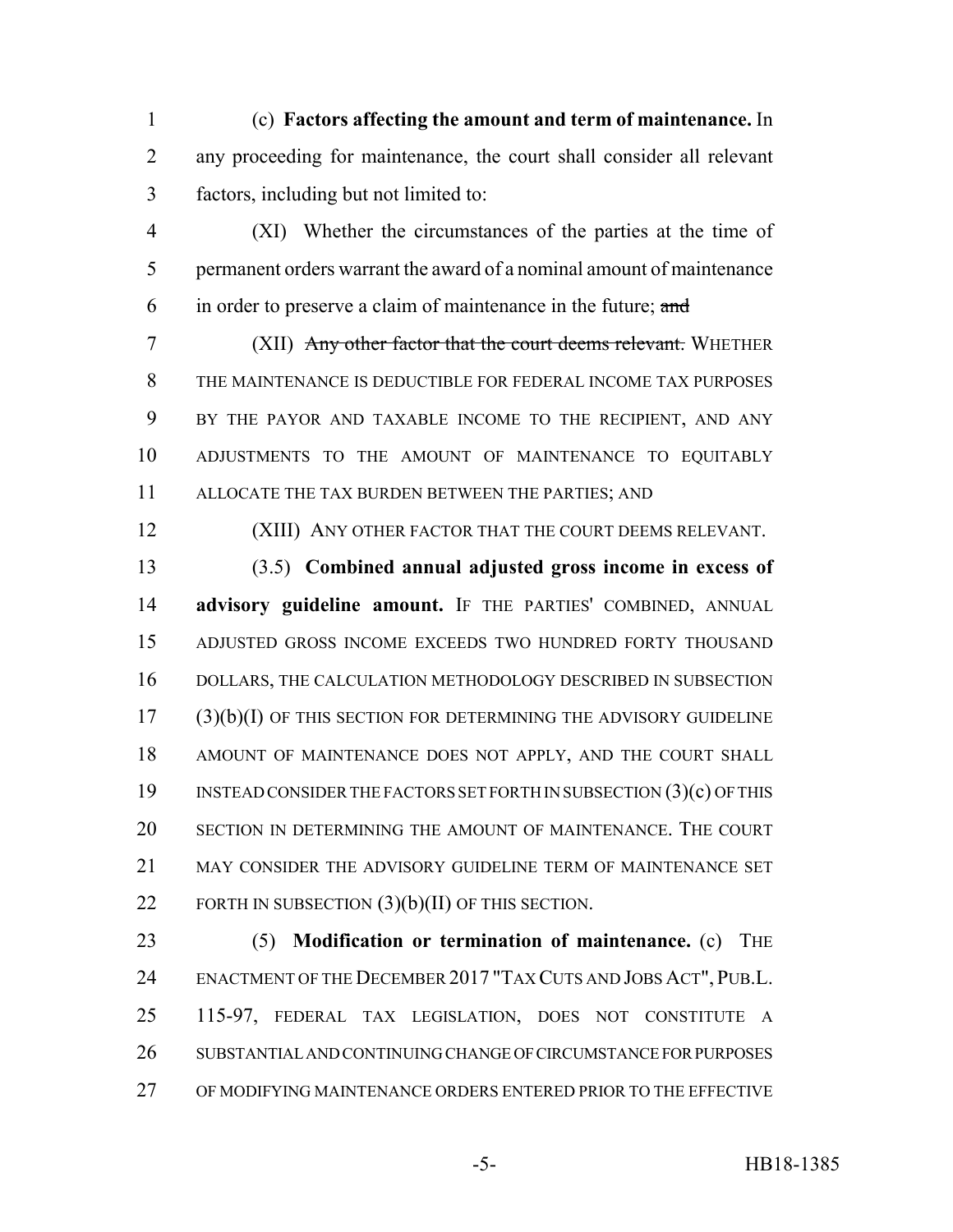DATE OF THAT LAW.

 (8) **Definitions.** As used in this section, unless the context otherwise requires:

 (a) (I) "Adjusted gross income" means gross income as defined in 5 paragraph (c) of this subsection  $(8)$  SUBSECTION  $(8)(c)$  OF THIS SECTION, less preexisting court-ordered child support obligations actually paid by a party, preexisting court-ordered alimony or maintenance obligations actually paid by a party, AS ADJUSTED, IF APPLICABLE, PURSUANT TO SUBSECTION (8)(a)(III) OF THIS SECTION, and the adjustment to a party's income as determined pursuant to section 14-10-115 (6)(b) for any children who are not children of the marriage for whom the party has a legal responsibility to support.

13 (II) For purposes of this paragraph  $(a)$  SUBSECTION  $(8)(a)$ , "income" means the actual gross income of a party, if employed to full capacity, or potential income, if unemployed or underemployed.

16 (III) (A) FOR PURPOSES OF THIS SUBSECTION  $(8)(a)$ , IF THE PREEXISTING COURT-ORDERED ALIMONY OR MAINTENANCE OBLIGATIONS ACTUALLY PAID BY A PARTY ARE DEDUCTIBLE FOR FEDERAL INCOME TAX PURPOSES BY THAT PARTY, THEN THE FULL AMOUNT OF ALIMONY OR MAINTENANCE ACTUALLY PAID MUST BE DEDUCTED FROM THAT PARTY'S GROSS INCOME.

 (B) IF THE PREEXISTING COURT-ORDERED ALIMONY OR MAINTENANCE OBLIGATIONS ACTUALLY PAID BY A PARTY ARE NOT DEDUCTIBLE FOR FEDERAL INCOME TAX PURPOSES BY THAT PARTY, THEN THE AMOUNT OF PREEXISTING COURT-ORDERED ALIMONY OR MAINTENANCE THAT IS DEDUCTED FROM THAT PARTY'S GROSS INCOME IS THE AMOUNT ACTUALLY PAID BY THAT PARTY MULTIPLIED BY 1.25.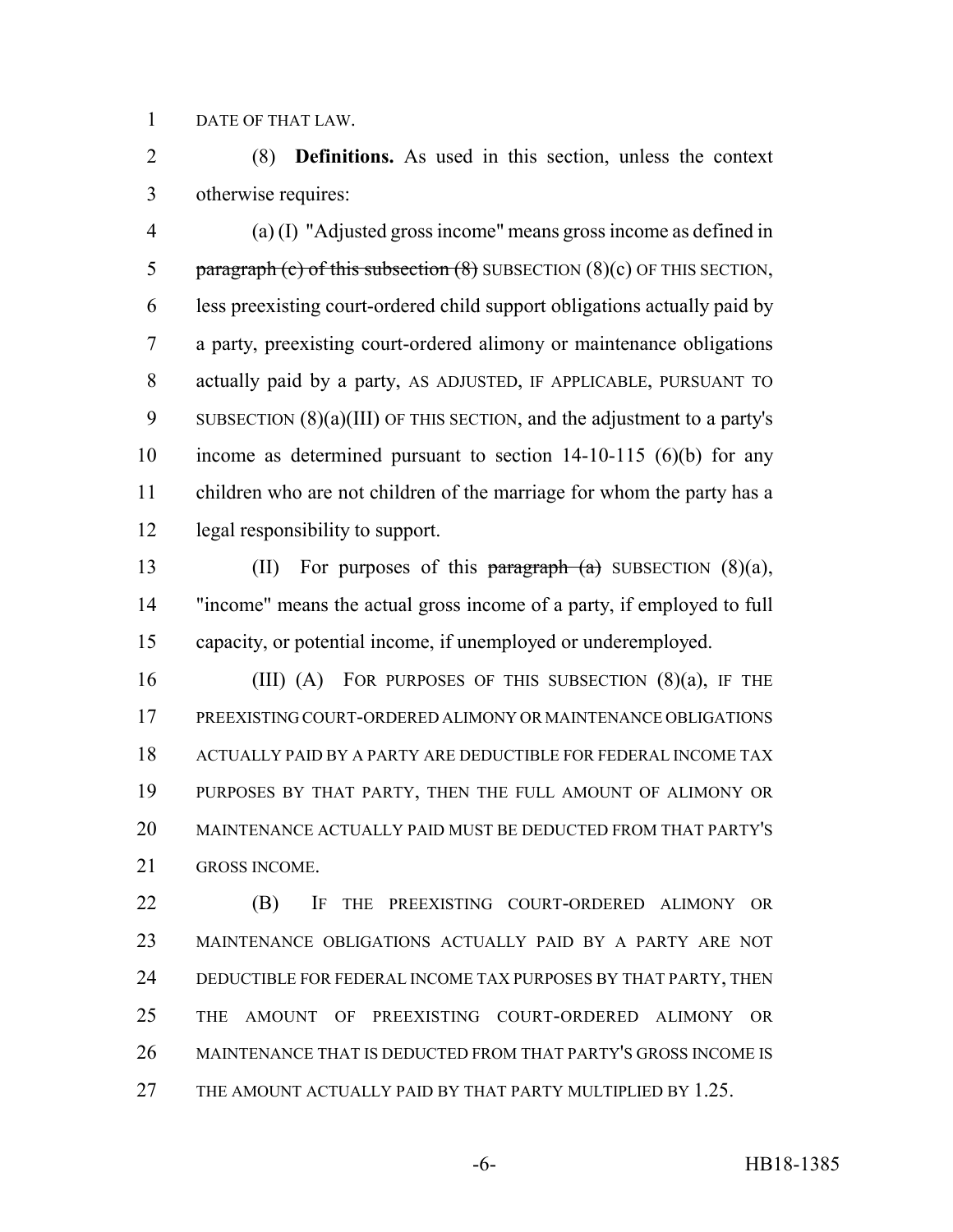(c) (I) "Gross income" means income from any source and includes, but is not limited to:

 (Y) Alimony or maintenance received PURSUANT TO A PREEXISTING COURT ORDER WITH A PAYOR WHO IS NOT A PARTY TO THE ACTION, AS ADJUSTED, IF APPLICABLE, PURSUANT TO SUBSECTION 6 (8)(c)(VI) OF THIS SECTION; and

7 (VI) FOR PURPOSES OF SUBSECTION  $(8)(c)(I)(Y)$  OF THIS SECTION, IF ALIMONY OR MAINTENANCE RECEIVED BY A PARTY PURSUANT TO A PREEXISTING COURT ORDER IS TAXABLE INCOME TO THAT PARTY FOR FEDERAL INCOME TAX PURPOSES, THEN THE ACTUAL AMOUNT OF ALIMONY OR MAINTENANCE RECEIVED IS INCLUDED IN THAT PARTY'S GROSS INCOME. IF THE ALIMONY OR MAINTENANCE RECEIVED BY A PARTY PURSUANT TO A PREEXISTING COURT ORDER IS NOT TAXABLE INCOME TO THAT PARTY FOR FEDERAL INCOME TAX PURPOSES, THEN THE AMOUNT OF ALIMONY OR MAINTENANCE THAT IS INCLUDED IN THAT PARTY'S GROSS INCOME IS THE AMOUNT OF ALIMONY OR MAINTENANCE RECEIVED MULTIPLIED BY 1.25. **SECTION 2.** In Colorado Revised Statutes, 14-10-115, **amend** (3)(a), (5)(a)(I) introductory portion, and (5)(a)(I)(Y); and **add** (5)(a)(I.5) as follows:

 **14-10-115. Child support guidelines - purpose - determination of income - schedule of basic child support obligations - adjustments to basic child support - additional guidelines - child support commission - definitions.** (3) **Definitions.** As used in this section, unless the context otherwise requires:

 (a) (I) "Adjusted gross income" means gross income, as specified in subsection (5) of this section, less preexisting child support obligations 27 and less alimony or maintenance actually paid by a parent, AS DESCRIBED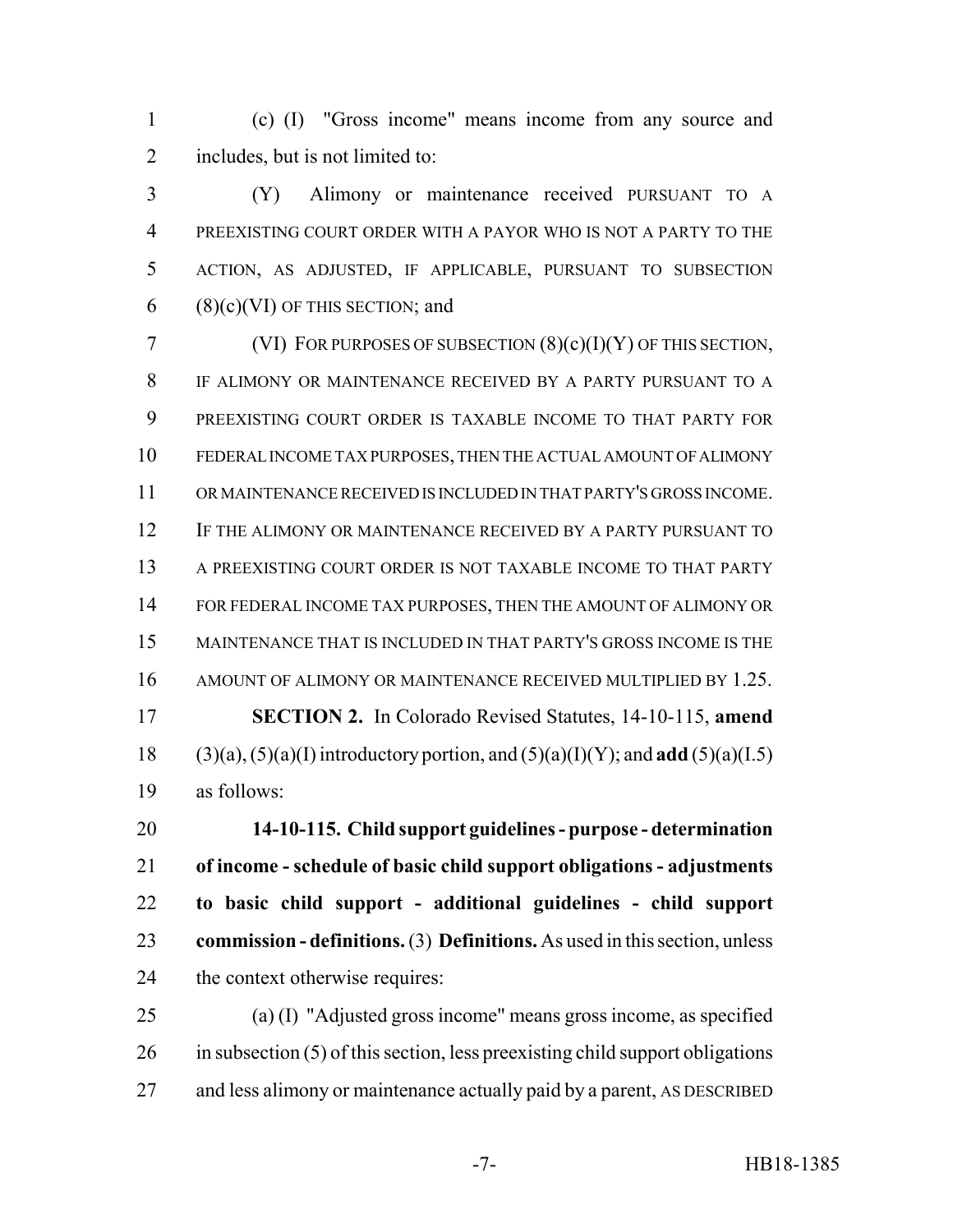1 IN SUBSECTION  $(3)(a)(II)$  OF THIS SECTION.

**(II) FOR PURPOSES OF THIS SUBSECTION (3)(a), IF THE ALIMONY OR**  MAINTENANCE ACTUALLY PAID BY A PARENT IS DEDUCTIBLE FOR FEDERAL INCOME TAX PURPOSES BY THAT PARENT, THEN THE ACTUAL AMOUNT OF ALIMONY OR MAINTENANCE PAID BY THAT PARENT MUST BE DEDUCTED FROM THAT PARENT'S GROSS INCOME. IF THE ALIMONY OR MAINTENANCE ACTUALLY PAID BY A PARENT IS NOT DEDUCTIBLE FOR FEDERAL INCOME TAX PURPOSES BY THAT PARENT, THEN THE AMOUNT OF ALIMONY OR MAINTENANCE DEDUCTED FROM THAT PARENT'S GROSS INCOME IS THE AMOUNT OF ALIMONY OR MAINTENANCE ACTUALLY PAID BY THAT PARENT MULTIPLIED BY 1.25.

 (5) **Determination of income.** (a) For the purposes of the child support guidelines and schedule of basic child support obligations specified in this section, the gross income of each parent shall be determined according to the following guidelines:

 (I) "Gross income" includes income from any source, except as 17 otherwise provided in subparagraph  $(H)$  of this paragraph  $(a)$  SUBSECTION (5)(a)(II) OF THIS SECTION, and includes, but is not limited to:

 (Y) Alimony or maintenance received, AS ADJUSTED, IF 20 APPLICABLE, PURSUANT TO SUBSECTION  $(5)(a)(I.5)$  OF THIS SECTION; and 21 (I.5) FOR PURPOSES OF SUBSECTION  $(5)(a)(I)(Y)$  OF THIS SECTION, IF THE ALIMONY OR MAINTENANCE ACTUALLY RECEIVED BY A PARENT IS TAXABLE INCOME TO THAT PARENT FOR FEDERAL INCOME TAX PURPOSES, THEN THE ACTUAL AMOUNT OF ALIMONY OR MAINTENANCE RECEIVED IS INCLUDED IN THAT PARENT'S GROSS INCOME. IF THE ALIMONY OR MAINTENANCE ACTUALLY RECEIVED BY A PARENT IS NOT TAXABLE INCOME TO THAT PARENT FOR FEDERAL INCOME TAX PURPOSES, THEN THE